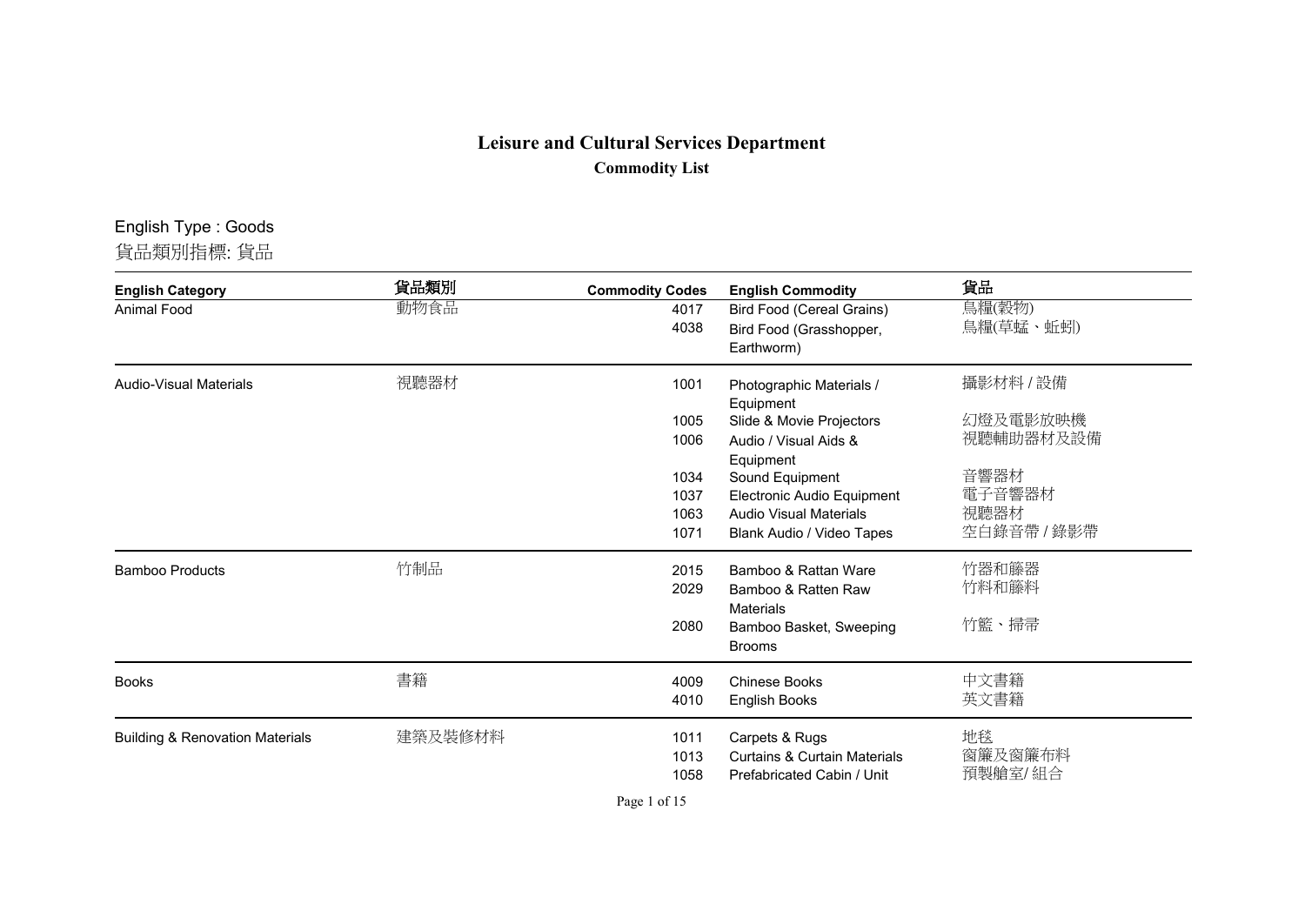|                                    |           | 2030 | Timber / Plywood                 | 木材 /夾板                |
|------------------------------------|-----------|------|----------------------------------|-----------------------|
|                                    |           | 2043 | Measuring Instruments &          | 測量儀器及工具               |
|                                    |           |      | Appliances                       |                       |
|                                    |           | 2044 | Locks & Latches                  | 鎖和鎖                   |
|                                    |           | 2045 | <b>Curtain Rails &amp; Hooks</b> | 窗簾橫杆及吊                |
|                                    |           | 2046 | Hinges                           | 鉸                     |
|                                    |           | 2047 | Door Bolts                       | 門螺栓                   |
|                                    |           | 2048 | Ironmongery                      | 五金裝置                  |
|                                    |           | 2051 | Fixings (Bolts & Nuts Screws     | 装置 (螺栓、螺帽、螺絲、螺釘)      |
|                                    |           |      | Nails, etc.)                     |                       |
|                                    |           | 2054 | <b>Hose Fittings</b>             | 喉管配件                  |
|                                    |           | 2056 | Slotted Angle & Fixings          | 槽角及裝置                 |
|                                    |           | 2057 | Ferrous Bars, Sheets &           | 鐵杆、鐵片及鐵件 (鑄塊、槽角<br>等) |
|                                    |           |      | Section (Ingots, Slotted         |                       |
|                                    |           |      | Angles, etc.)                    | 沙                     |
|                                    |           | 2065 | Sand                             |                       |
|                                    |           | 2070 | Coin-passer & Turnstile          | 角子入閘機                 |
|                                    |           | 2077 | Lockers, Including               | 貯物櫃(包括角子操作貯物櫃)        |
|                                    |           |      | Coin-operated Type               |                       |
|                                    |           | 2091 | Aluminium / Steel Scaffolding    | 鋁/鋼質棚架                |
|                                    |           | 3023 | Paints, Enamels, Lacquers,       | 油漆、琺瑯彩瓷、亮漆、光漆         |
|                                    |           |      | Varnishes                        |                       |
|                                    |           | 3031 | Paints Aerosal Spray             | 油漆噴霧劑                 |
|                                    |           | 4033 | <b>Artificial Grass Sporting</b> | 人造草皮運動場地              |
|                                    |           |      | Surfaces                         |                       |
| Chemicals                          | 化學製品      | 2010 | Pharmaceuticals / Chemicals      | 藥物/化學品                |
|                                    |           | 3021 | Chemicals for Industrial Use     | 工業化學品                 |
|                                    |           |      |                                  |                       |
| Electrical/ Electronic Equipment & | 電機/電子設備及產 | 1016 | Switches, Sockets, Plugs,        | 開關,插座,插頭,保險絲等         |
| Products                           | 品         |      | Fuses, etc.                      |                       |
|                                    |           | 1021 | Lamp Bulbs & Fluorescent         | 電燈泡和熒光管               |
|                                    |           |      | Tubes                            |                       |
|                                    |           | 1022 | Power Tools                      | 電動工具                  |
|                                    |           | 1024 | <b>Electrical Appliances</b>     | 電器                    |
|                                    |           |      |                                  |                       |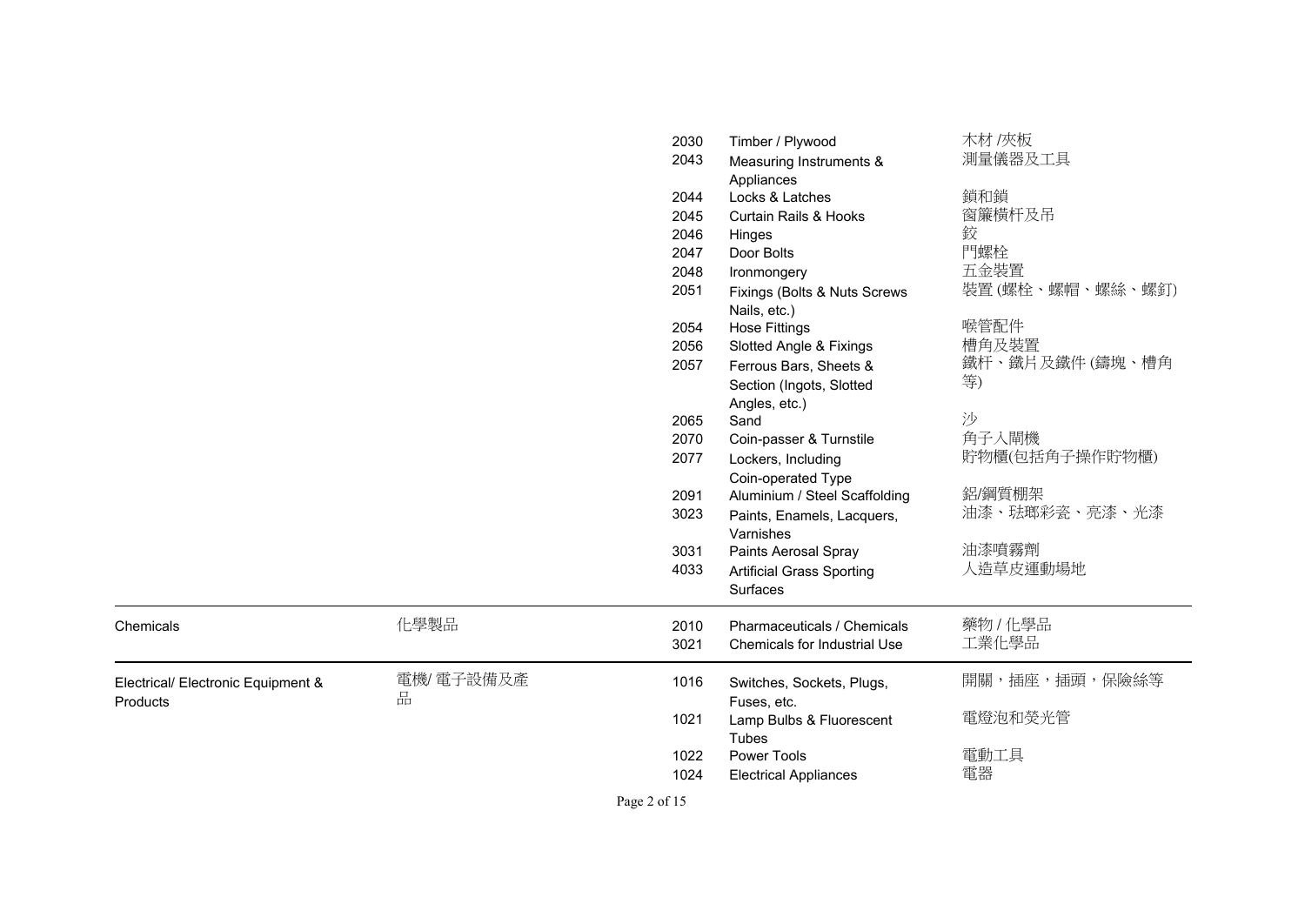|                                      |                  | 1029<br>1041<br>1057<br>1083<br>2034<br>2086<br>4032 | <b>Electric Floor Polishers</b><br><b>Mechanical Handling</b><br>Equipment<br><b>Electronic Equipment</b><br>Generator<br>Dry / Wet Cell Batteries<br>Rechargeable Battery<br><b>Battery for Vehicle</b> | 電動地板磨光機<br>機械操作儀器<br>電子儀器<br>發電器<br>乾/濕電池<br>可再充電的電池<br>汽車電池 |
|--------------------------------------|------------------|------------------------------------------------------|----------------------------------------------------------------------------------------------------------------------------------------------------------------------------------------------------------|--------------------------------------------------------------|
| <b>Electronic Publication</b>        | 電子印刷品            | 2093                                                 | Electronic Publication (e.g.<br>CD Rom)                                                                                                                                                                  | 電子印刷品(如唯讀記憶光碟)                                               |
| Films/ Microfilms & related Products | 膠捲/縮微膠卷及相<br>關產品 | 1046<br>9056                                         | Microscope / Microfilm<br>Camera, Microfilm Reader,<br>etc.<br>Microfilm Products (Local &<br>Overseas Newspapers,<br>Periodicals, Journals, etc.)                                                       | 顯微鏡 / 縮微膠卷相機、縮微膠<br>卷閱讀機等<br>縮微膠卷產品 (本地及海外報<br>紙,期刊,雜誌等)     |
| Food, Beverage & related Products    | 食品,飲料及相關產品       | 2068<br>2069<br>2072<br>2078                         | Water, Distilled<br>Cup, Paper, Disposable<br>Food and Beverage<br>Water Dispenser                                                                                                                       | 蒸餾水<br>用後即棄紙杯<br>食品及飲料<br>飲水機                                |
| Furniture                            | 傢俬               | 1009<br>1010<br>1093<br>9021                         | Furniture, Steel<br>Furniture, Wooden<br><b>Filing Cabinets</b><br>Furniture, Exhibitions /<br><b>Displays</b>                                                                                           | 鋼傢俬<br>木傢俬<br>檔案櫃<br>展覽 / 陳列傢俬                               |
| Horticultural Equipment & Products   | 園藝設備及產品          | 1040<br>1065<br>1085<br>2021                         | Gardening lawn Equipment<br><b>Irrigation System</b><br>Horticultural / Agricultural<br>Equipment<br>Flower Pots, Clays & Plastic                                                                        | 草坪園藝設備<br>灌溉系統<br>園藝/農業用品<br>泥花盆及膠花盆                         |

Page 3 of 15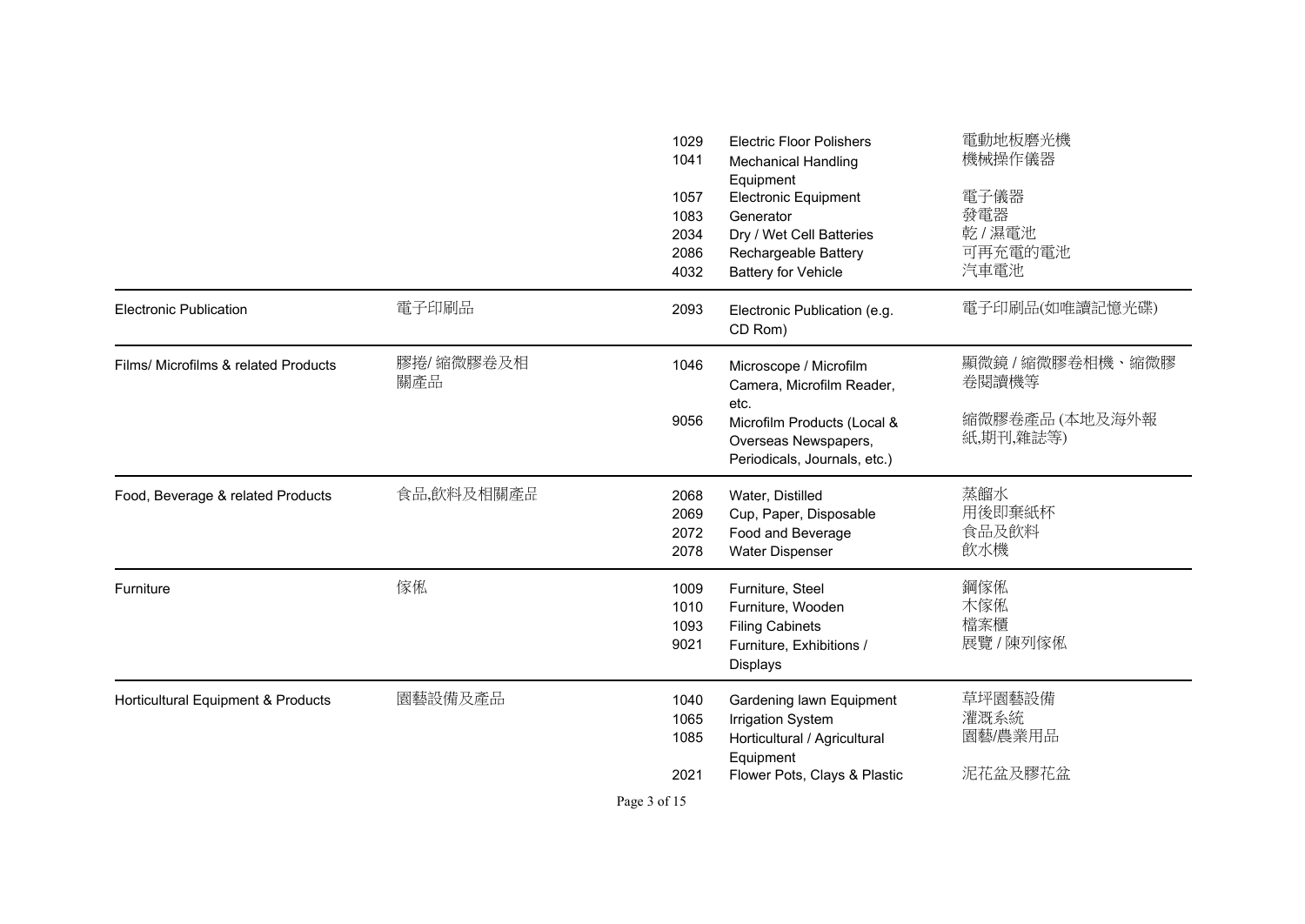|                                |           | 2042<br>3018<br>3027<br>4005<br>4023                         | Gardening Hand Tools<br>Insecticides / Fertilizers<br>Sphagnum Peat Moss<br>Seeds, Plants & Flowers<br><b>Artificial Plant &amp; Floral</b><br>Arrangement                                                                        | 園藝用具<br>殺蟲劑 / 肥料<br>茸草<br>種子、植物及花卉<br>人造植物和花卉擺設                                         |
|--------------------------------|-----------|--------------------------------------------------------------|-----------------------------------------------------------------------------------------------------------------------------------------------------------------------------------------------------------------------------------|-----------------------------------------------------------------------------------------|
| Household & Polythene Products | 家居及聚乙烯產品  | 2006<br>2008                                                 | Hand & Bath Towels<br><b>Rubber Gloves for Household</b><br>Use                                                                                                                                                                   | 毛巾和浴巾<br>家居橡膠手套                                                                         |
|                                |           | 2012                                                         | Household & Kitchen<br>Metalware                                                                                                                                                                                                  | 家居及廚房金屬用品                                                                               |
|                                |           | 2014<br>2031                                                 | <b>Household Plastic Ware</b><br>Polythene Sheeting & Bags                                                                                                                                                                        | 家居塑料用品<br>聚乙烯膠布及膠袋                                                                      |
| I.T. Consumable Materials      | 資訊科技消耗品   | 1075                                                         | <b>Computer Consumables</b>                                                                                                                                                                                                       | 電腦消耗品                                                                                   |
| I.T. Equipment & Products      | 資訊科技設備及產品 | 1055<br>9001                                                 | Computer Hardware / Software<br><b>Smart Card Device Products</b>                                                                                                                                                                 | 電腦(硬件/軟件)<br>智能卡裝置產品                                                                    |
| <b>Litter Bins/ Containers</b> | 垃圾桶/容器    | 2060                                                         | Litter Container - Slatted Teak                                                                                                                                                                                                   | 板條式柚木垃圾桶                                                                                |
|                                |           | 2075<br>2076                                                 | Wood Type<br>Little Container & Bin, Steel<br>Litter Container & Bin, Plastic                                                                                                                                                     | 鋼製垃圾桶<br>塑膠垃圾桶                                                                          |
| Miscellaneous (Goods)          | 雜項(貨品)    | 1051<br>1074<br>1087<br>2002<br>2023<br>2024<br>2025<br>2027 | Industrial Safety Equipment<br>Air Compressor<br><b>Medical Equipment</b><br>Canvas<br>Manila Rope & Twines<br>Synthetic / Nylon / Fabric<br>Ropes<br>Polypropylene Twine<br>Rope Fittings (Shackles,<br>Thimbles, Pulleys, etc.) | 工業安全用品<br>空氣壓縮機<br>醫療器材<br>帆布<br>繩及網<br>合成 / 尼龍 / 纖維繩<br>聚丙烯膠繩<br>繩索裝置(鏈扣、索眼心環、滑<br>輪等) |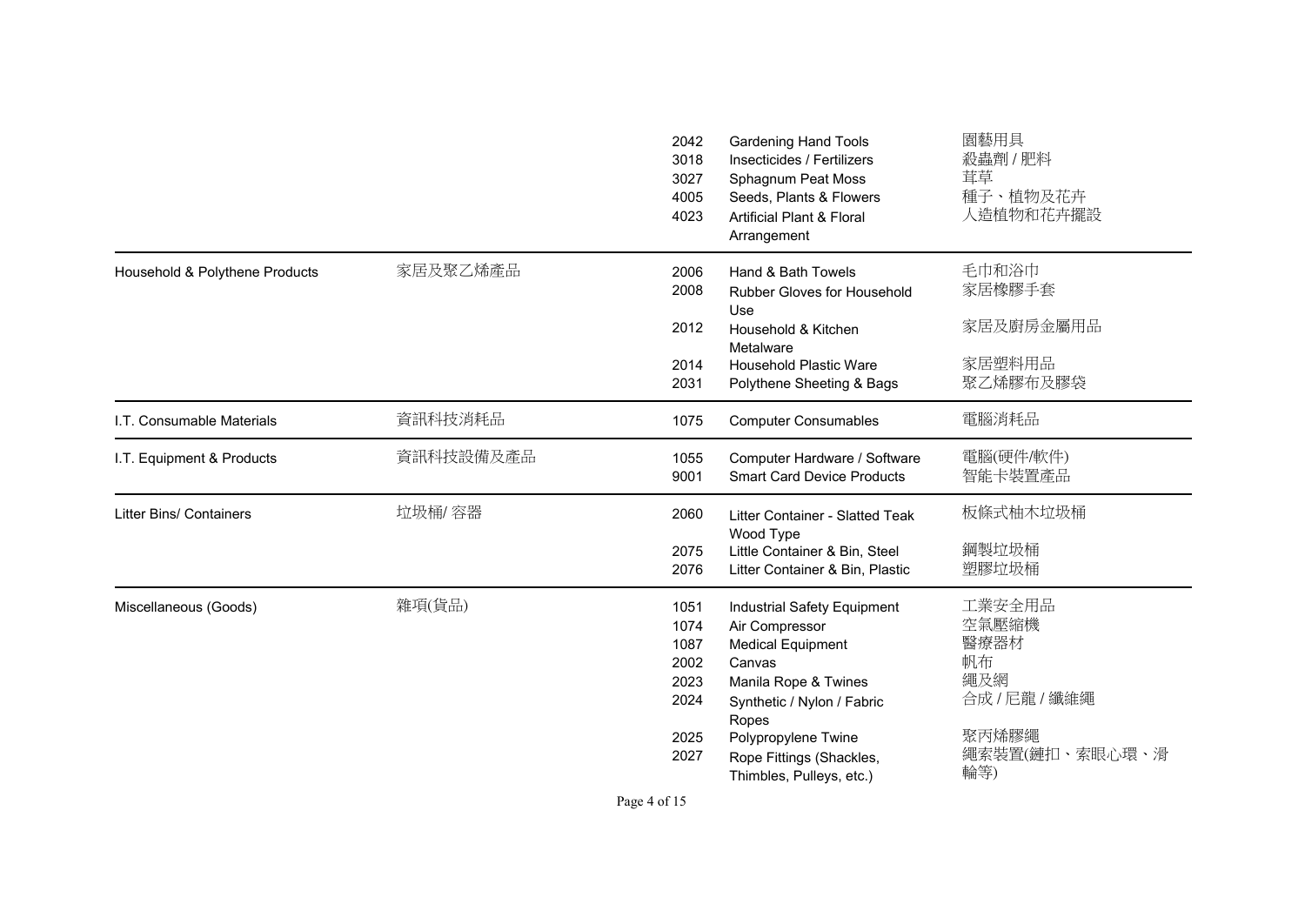|                           |    | 2061<br>4004 | Fiberglass Ware / Products<br>Photo-printing Paper & | 纖維玻璃器 / 產品<br>晒相紙及化學品 |
|---------------------------|----|--------------|------------------------------------------------------|-----------------------|
|                           |    | 4037         | Chemicals<br>Binoculars / Spottingscopes             | 望遠鏡                   |
| <b>Musical Instrument</b> | 樂器 | 1008         | Musical Instrument (General)                         | 樂器 (一般)               |
|                           |    | 9026         | Chinese Instrument                                   | 中樂樂器                  |
|                           |    | 9027         | Wind Instrument                                      | 管樂樂器                  |
|                           |    | 9028         | String Instrument                                    | 弦樂樂器                  |
|                           |    | 9029         | Musical Instrument Parts /                           | 樂器配件 (中樂)             |
|                           |    |              | Accessories (Chinese)                                |                       |
|                           |    | 9030         | Musical Instrument Parts /                           | 樂器配件 (管樂)             |
|                           |    |              | Accessories (Wind)                                   |                       |
|                           |    | 9031         | Musical Instrument Parts /                           | 樂器配件 (弦樂)             |
|                           |    |              | Accessories (String)                                 |                       |
|                           |    | 9032         | Musical Instrument Parts /                           | 樂器配件 (一般)             |
|                           |    |              | Accessories (General)                                |                       |
|                           |    | 9033         | Musical Equipment / Furniture                        | 音樂設備 / 配件 (樂器盒)       |
|                           |    |              | / Periphery (Case)                                   |                       |
|                           |    | 9034         | Musical Equipment / Furniture                        | 音樂設備 / 配件 (傢俬)        |
|                           |    |              | / Periphery (Furniture)                              |                       |
|                           |    | 9035         | Musical Equipment / Furniture                        | 音樂設備 / 配件 (譜架)        |
|                           |    |              | / Periphery (Stand)                                  |                       |
|                           |    | 9036         | Musical Equipment / Furniture                        | 音樂設備 / 配件 (其他)        |
|                           |    |              | / Periphery (Others)                                 |                       |
|                           |    | 9037         | Music Score (Chinese)                                | 樂譜 (中樂)               |
|                           |    | 9038<br>9039 | Music Score (Wind)                                   | 樂譜 (管樂)<br>樂譜(弦樂)     |
|                           |    | 9040         | Music Score (String)<br>Music Score (General)        | 樂譜 (一般)               |
|                           |    | 9041         |                                                      | 音樂書刊/雜誌 (中樂)          |
|                           |    |              | Music Publication / Journal<br>(Chinese)             |                       |
|                           |    | 9042         | Music Publication / Journal                          | 音樂書刊/雜誌 (管樂)          |
|                           |    |              | (Wind)                                               |                       |
|                           |    | 9043         | Music Publication / Journal                          | 音樂書刊/雜誌 (弦樂)          |
|                           |    |              | (String)                                             |                       |
|                           |    | Page 5 of 15 |                                                      |                       |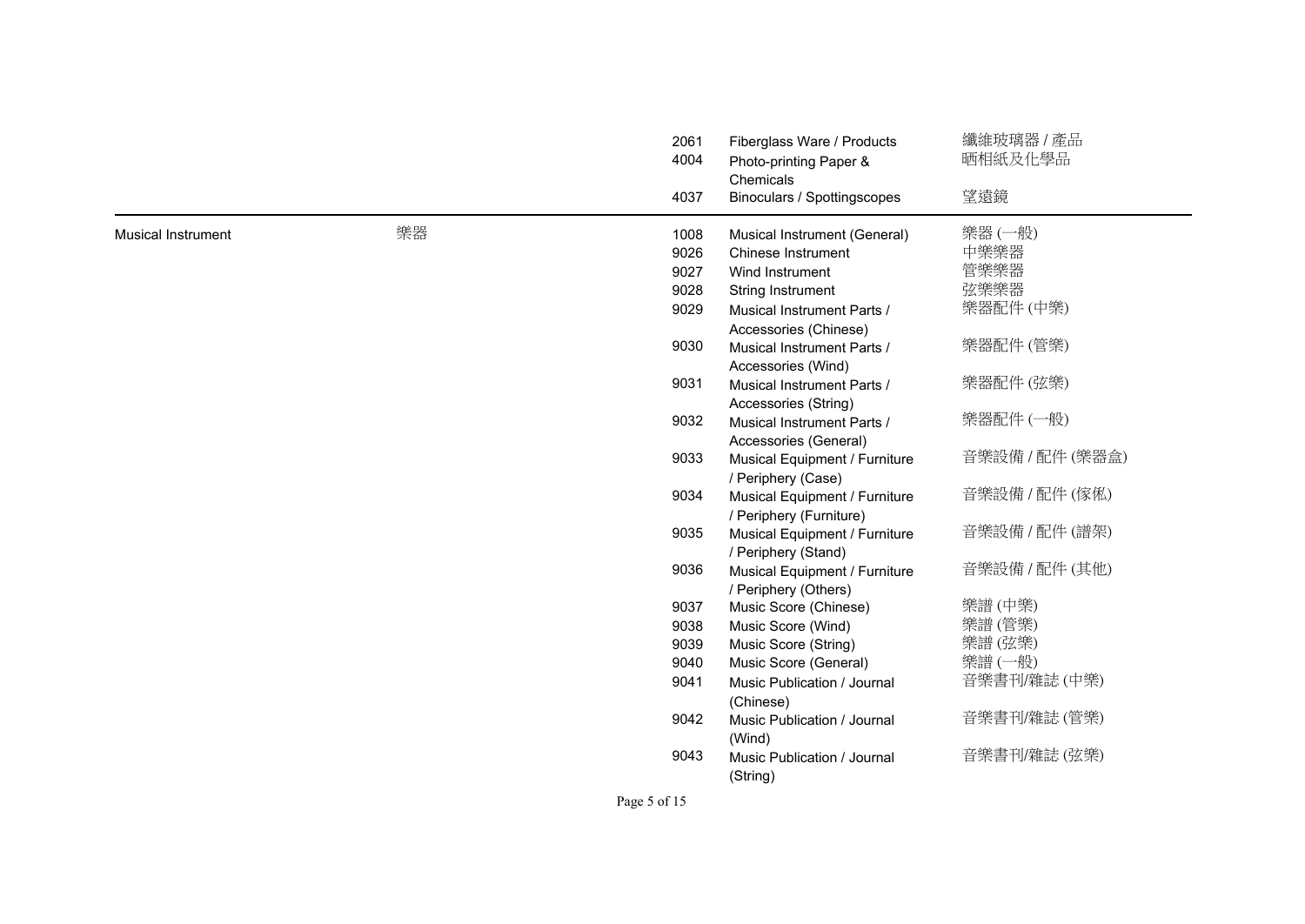|                                      |                 | 9044         | Music Publication / Journal<br>(General)                                                            | 音樂書刊/雜誌 (一般)                |
|--------------------------------------|-----------------|--------------|-----------------------------------------------------------------------------------------------------|-----------------------------|
| Newspaper & Periodicals              | 報紙及期刊           | 4021         | Scholarly, Scientific and                                                                           | 學術性、科學性及一般雜誌                |
|                                      |                 | 4022         | <b>General Interest Magazines</b><br>Newspapers and Periodicals                                     | 報紙及期刊                       |
| Office Equipment                     | 辦公室設備           | 1002<br>1053 | Typewriters<br>Time Recorder, Time Stamps,<br>Watchman's Clock, etc.                                | 打字機<br>時間記錄儀,時間印章、看守員<br>時鐘 |
|                                      |                 | 1062         | Printing / Duplicating<br>Machines and Accessories                                                  | 印刷 / 複印機器及配件                |
|                                      |                 | 1069         | Office Machine                                                                                      | 辦公室儀器                       |
|                                      |                 | 1102         | Plastic Magnetic,<br><b>Identification Cards and</b><br><b>Related Card Production</b><br>Equipment | 磁性塑膠識別卡及有關製卡設備              |
|                                      |                 | 1111<br>2049 | <b>Cash Handling Machines</b><br>Fire Extinguishers and<br>Maintenance                              | 現金處理機<br>滅火器及其維修服務          |
| Playground Equipment                 | 遊樂場設備           | 1045         | Playground Equipment<br>(Excluding Services for<br><b>Construction and Engineering</b><br>Works)    | 遊樂場設備(不包括建造及工程<br>服務)       |
| Production & Installation of Banners | 製造及安裝橫額/指<br>示牌 | 2005         | Flags & Banners                                                                                     | 旗及橫額                        |
|                                      |                 | 2062         | Indoor / Outdoor Signs                                                                              | 室内、室外指示牌                    |
| Safes & Security Equipment           | 夾萬及保安設備         | 1007         | Safes & Security Equipment                                                                          | 夾萬 / 保安設備                   |
| Specialized Equipment/ Products      | 專用設備及產品         | 1052<br>1061 | Water Treatment Equipment<br>Pumping Equipment and<br>Accessories                                   | 濾水設備<br>抽水設備及配件             |

Page 6 of 15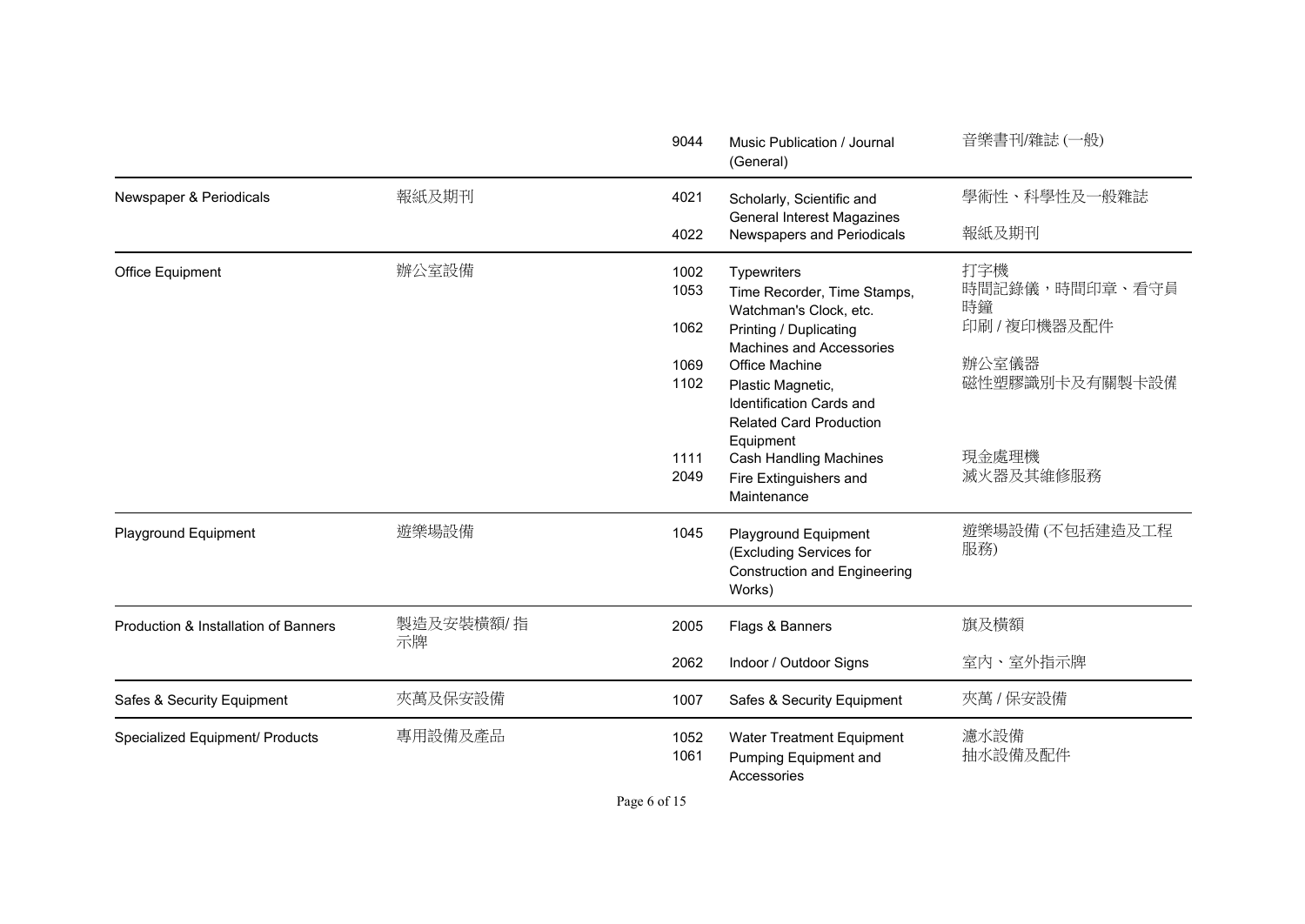|                               |         | 2071<br>2084<br>3022<br>4006<br>9058 | Chemicals, Equipment, Tools,<br>Test Kits, Accessories, etc.<br>For Swimming Pools<br>Oil / Liquid Absorbent<br><b>Materials</b><br>Pest Control Equipment<br>Laboratory Ware & Equipment<br>Film Equipment | 泳池用化學品、設備、工具、測<br>試工具、配備用品等<br>吸油 / 液體吸收物料<br>防治蟲鼠設備<br>實驗室用品及設備<br>電影設備 |
|-------------------------------|---------|--------------------------------------|-------------------------------------------------------------------------------------------------------------------------------------------------------------------------------------------------------------|--------------------------------------------------------------------------|
| Sports/ Life Saving Equipment | 運動/救生設備 | 1014<br>1015                         | Sports Equipment<br><b>Gymnastic Equipment (Body</b><br>Training)                                                                                                                                           | 運動器材<br>健身器材(體格鍛鍊)                                                       |
|                               |         | 1049                                 | Life Saving Equipment / First<br>Aid Equipment / Health Care<br><b>Equipment and Products</b>                                                                                                               | 救生用品 / 急救用品 / 保健用品                                                       |
|                               |         | 1082                                 | Scoring & Time Keeping<br>System                                                                                                                                                                            | 計分和計時系統                                                                  |
|                               |         | 1086                                 | Diving & Windsurfing<br>Equipment / Services                                                                                                                                                                | 潛水 / 滑浪風帆用具 / 服務                                                         |
|                               |         | 1090                                 | Rubber Crafts / Marine<br>Engines / Equipment                                                                                                                                                               | 橡皮艇 / 船隻引擎 / 儀器                                                          |
|                               |         | 1101                                 | <b>Electronic Display and Timing</b><br>Device                                                                                                                                                              | 電子顯示儀和計時器                                                                |
|                               |         | 4028                                 | Water Sports Equipment                                                                                                                                                                                      | 水上運動設備                                                                   |
| Stage Equipment               | 舞台設備    | 1054                                 | Lighting Equipment &                                                                                                                                                                                        | 照明設備及配件                                                                  |
|                               |         | 1068                                 | Accessories<br>Stage Equipment                                                                                                                                                                              | 舞台設備                                                                     |
| Stationery                    | 文具      | 3034<br>3035<br>4001<br>4002         | Recycled Toner<br>Non-Recycled Toner<br>Adhesive Paper Tapes &<br>Labels                                                                                                                                    | 可循環再造的碳粉盒(連碳粉)<br>不可循環再造的碳粉盒(連碳粉)<br>黏性膠紙和標籤<br>紙袋和信封                    |
|                               |         | 4007                                 | Paper Bags & Envelopes<br><b>Printing Papers</b>                                                                                                                                                            | 紙張(印刷用)                                                                  |

Page 7 of 15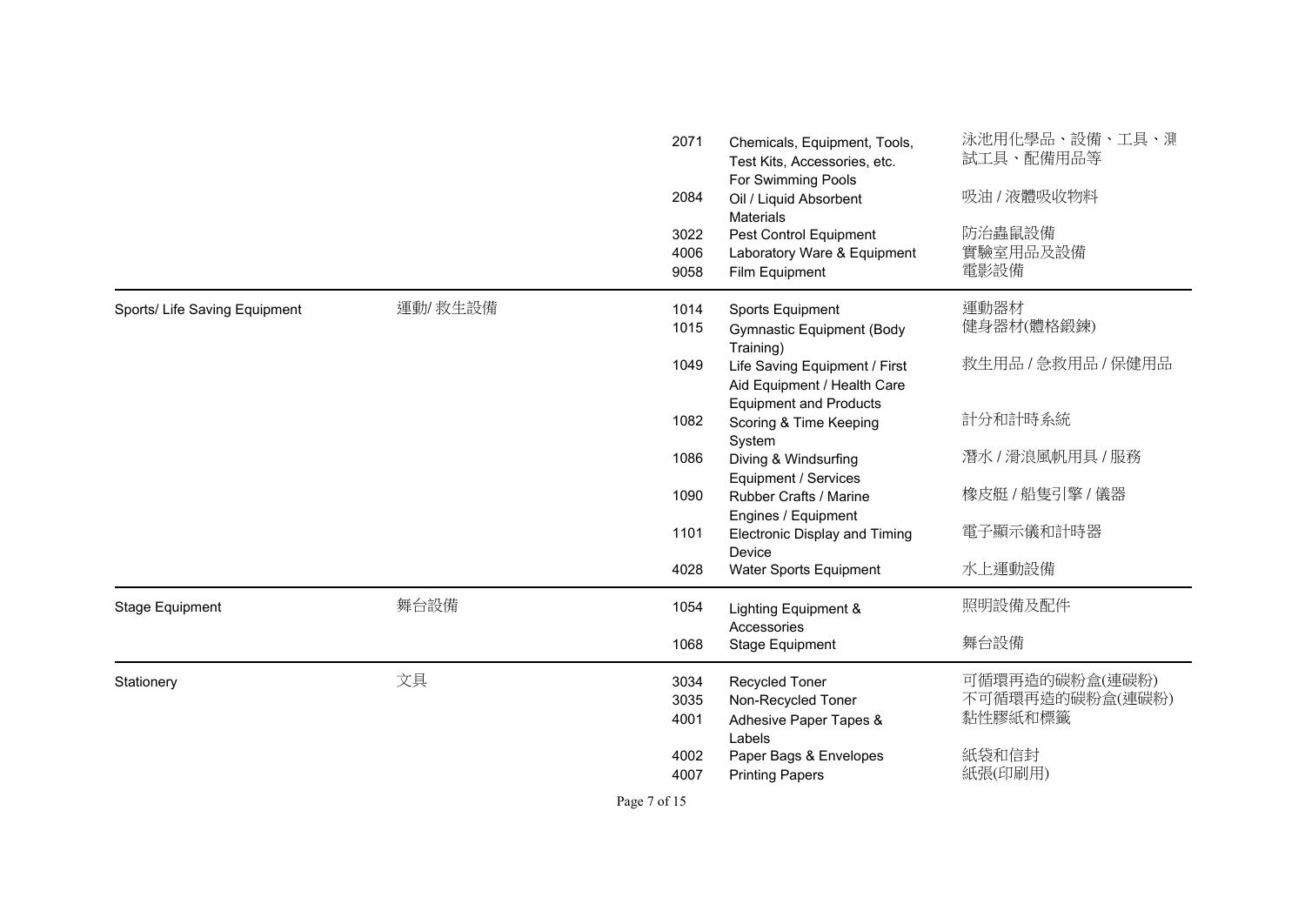|                                 |         | 4008<br>4015<br>4018<br>4029                                                                         | Office Sundries / Stationery<br>Computer Form<br><b>Court Marking Tapes</b><br><b>Protective Book Covers</b>                                                                                                                                                                                                                                                                                                                     | 辦公室雜項 / 文具<br>電腦紙<br>場地劃線膠紙<br>書套                                                                                                                                  |
|---------------------------------|---------|------------------------------------------------------------------------------------------------------|----------------------------------------------------------------------------------------------------------------------------------------------------------------------------------------------------------------------------------------------------------------------------------------------------------------------------------------------------------------------------------------------------------------------------------|--------------------------------------------------------------------------------------------------------------------------------------------------------------------|
| <b>Telecommunication System</b> | 電訊系統    | 1035                                                                                                 | Public Address System /<br>Telecommunication<br>Equipment                                                                                                                                                                                                                                                                                                                                                                        | 擴音系統 / 電訊設備                                                                                                                                                        |
| <b>Toilet related Products</b>  | 衛生間相關產品 | 1088<br>1104<br>2009<br>2011                                                                         | Dryer for Hand / Hair<br>Air Purification Equipment<br>Soaps and Detergents / Soap<br><b>Dispensers</b><br>Toilet & Tissue Paper                                                                                                                                                                                                                                                                                                 | 乾手機/乾髮機<br>空氣淨化器<br>肥皂和洗滌劑/液供應器<br>衛生紙及紙巾                                                                                                                          |
| Trophies & Souvenirs            | 獎品及紀念品  | 3030                                                                                                 | Trophies & Souvenirs                                                                                                                                                                                                                                                                                                                                                                                                             | 獎品 / 紀念品                                                                                                                                                           |
| Uniform & related Products      | 制服及相關產品 | 1012<br>2001<br>2003<br>2038<br>3001<br>3002<br>3006<br>3009<br>3011<br>3012<br>3013<br>3015<br>3016 | Optical Products (Frame,<br>Sunglass, etc.)<br><b>Cotton Gloves</b><br><b>Canvas Products</b><br>Reflective Sheeting & Clothing<br>Bone & plastic Buttons<br>Metal Buttons, Badges &<br>Medals<br>Uniform Accessories (Necktie,<br>Stockings, etc.)<br>Raincoats, Plastic & Textiles<br>Cotton, Textiles & Synthetic<br>Fabrics<br>Woollen Cloth & Materials<br>Woollen Knitwear<br>Leather Footwear<br>Rubber / Canvas Footwear | 光學產品(眼鏡框、太陽鏡等)<br>棉手套<br>帆布製品<br>反光物和衣物<br>骨鈕和塑膠鈕扣<br>金屬按鈕 / 徽章 / 獎牌<br>制服配件 (領帶、長襪等)<br>塑膠及紡織雨衣<br>棉,表纺織物和合成布料<br>羊毛布料及物料<br>毛織服裝<br>皮革鞋類<br>橡膠 / 帆布鞋類<br>泳裝及體育服裝 |

Page 8 of 15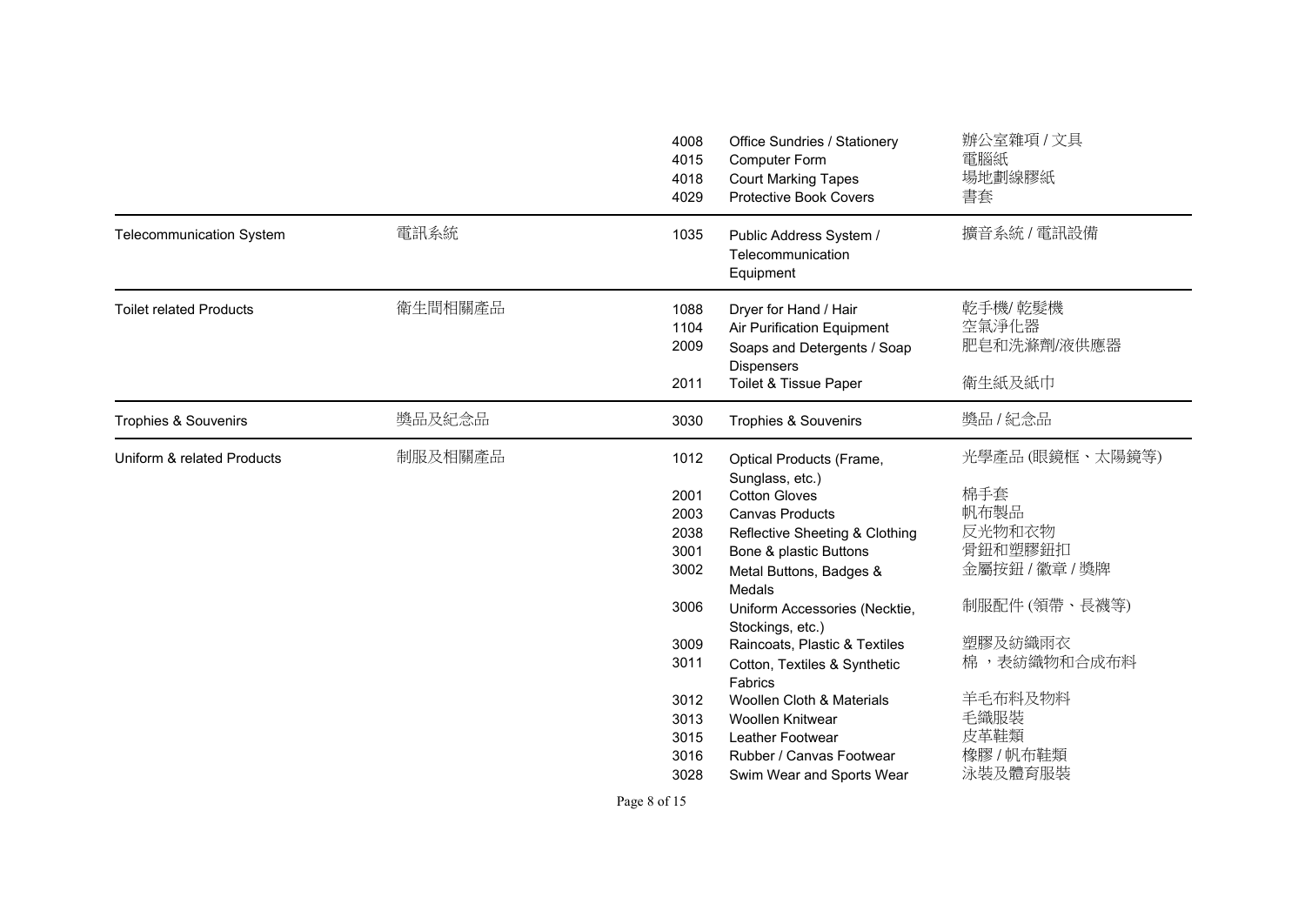| 3029 | T-shirt | 短袖T恤 |
|------|---------|------|
|      |         |      |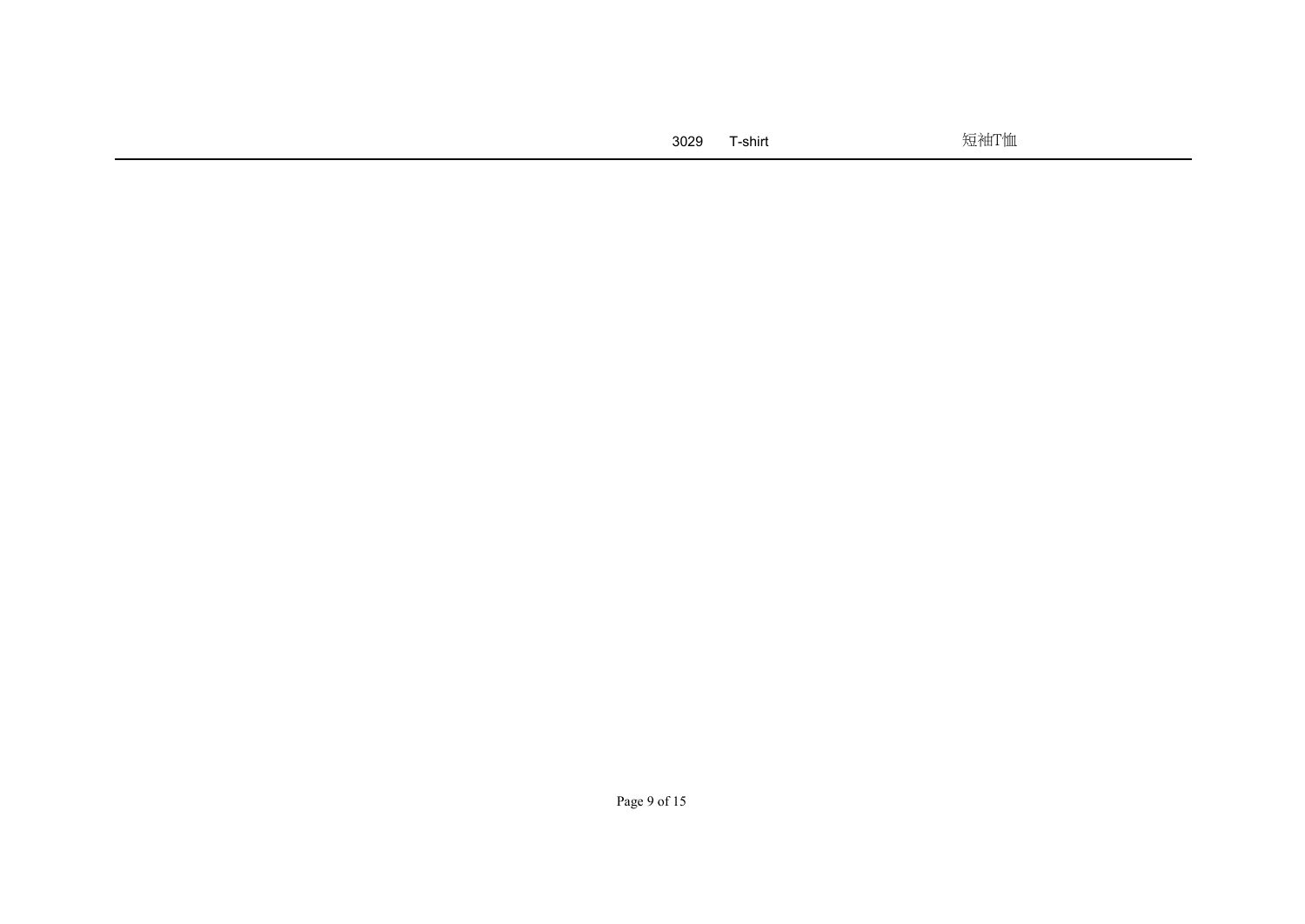## English Type : Services

貨品類別指標: 服務

| <b>English Category</b>                       | 貨品類別     | <b>Commodity Codes</b> | <b>English Commodity</b>                                                                                                             | 貨品                          |
|-----------------------------------------------|----------|------------------------|--------------------------------------------------------------------------------------------------------------------------------------|-----------------------------|
| <b>Cleansing Services</b>                     | 潔淨服務     | 1080                   | <b>Hygienic Services for Toilet</b><br>and Other Facilities                                                                          | 洗手間及其他設施衛生服務                |
|                                               |          | 1091                   | Carpet Cleaning /<br>Maintenance                                                                                                     | 地毯清潔/保養                     |
|                                               |          | 1094                   | Removal, Scrapping Off<br>Marine Growth and Remorring<br>of Beach Rafts                                                              | 為泳灘浮台提供搬運、刮除海洋<br>生物及重行繫泊服務 |
|                                               |          | 1100                   | Provision of Desludging<br>Services                                                                                                  | 清除污泥服務                      |
|                                               |          | 1106                   | <b>Cleansing of Premises</b>                                                                                                         | 潔淨處所                        |
|                                               |          | 4024                   | Air-freshing Services for<br><b>Toilets</b>                                                                                          | 洗手間空氣清新服務                   |
|                                               |          | 4031                   | Collection and Disposal of<br><b>Animal Carcases</b>                                                                                 | 收集及處理動物屍體                   |
| <b>Cleansing Services for Portable Toilet</b> | 流動廁所清潔服務 | 2081                   | <b>Cleansing Services for</b><br>Portable Toilet                                                                                     | 流動廁所清潔服務                    |
| Design & Exhibition Services                  | 設計及展覽服務  | 1064                   | Installation / Design of<br><b>Exhibits (Excluding Services</b><br>for Construction and                                              | 展覽安裝 / 設計 (不包括建造及工<br>程服務)  |
|                                               |          | 1066                   | Engineering Works)<br><b>Construction of Decorations</b><br>(Excluding Services for<br><b>Construction and Engineering</b><br>Works) | 裝飾(不包括建造及工程服務)              |
|                                               |          | 2094<br>9061           | Advertising / Design<br><b>Model Production Services</b>                                                                             | 廣告/設計<br>模型製作服務             |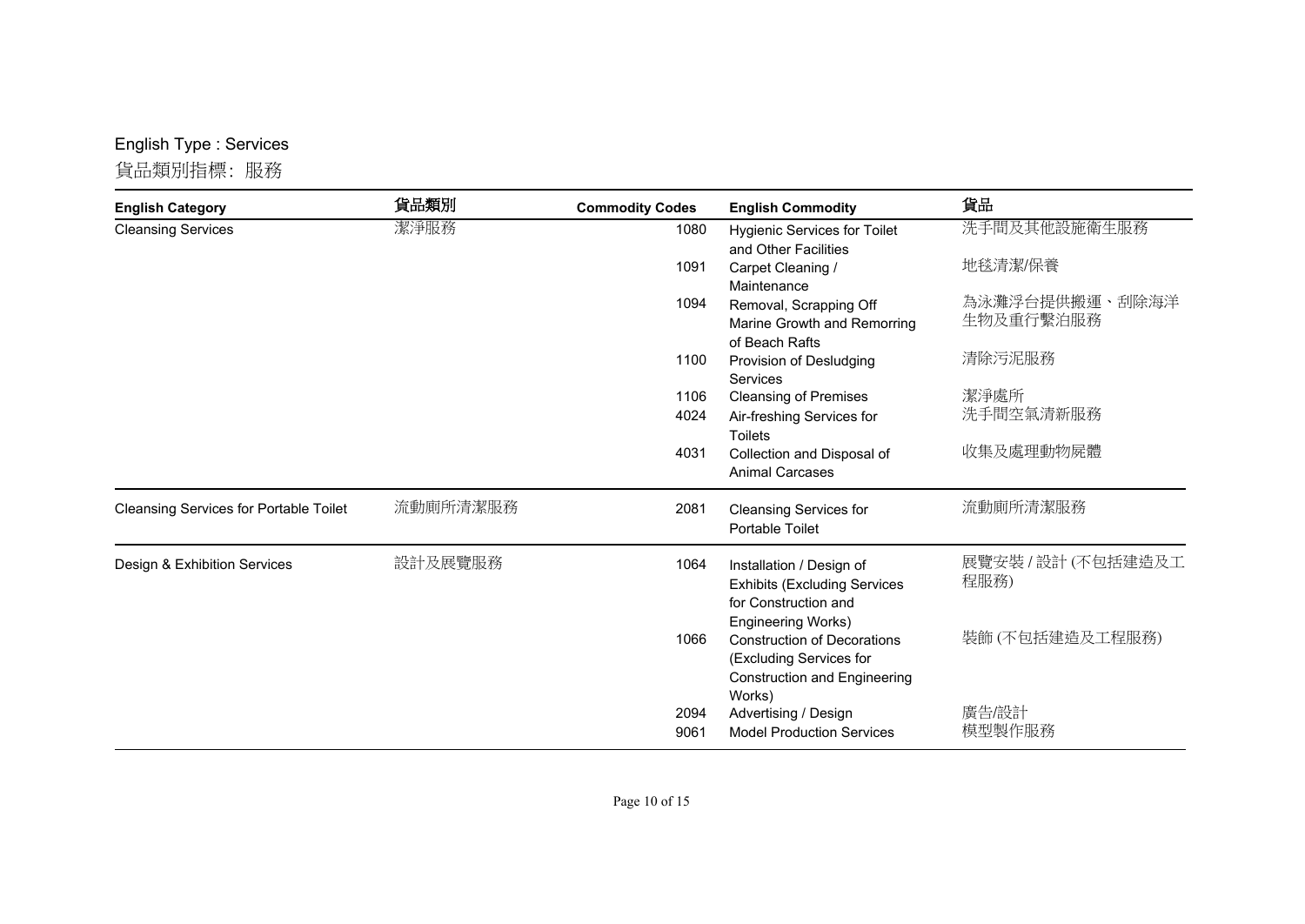| <b>Electrical Services</b>                | 電機服務            | 4035 | Provision of Electrical,<br>Mechanical and<br>Air-conditioning Maintenance<br>Services                                     | 電力、機械及空調保養服務              |
|-------------------------------------------|-----------------|------|----------------------------------------------------------------------------------------------------------------------------|---------------------------|
| <b>Hiring Services</b>                    | 租借服務            | 1077 | Rental Device (TV & Video                                                                                                  | 租借裝置(電視和錄像器材)             |
|                                           |                 | 1112 | Equipment)<br>Hiring of Audio, Visual and                                                                                  | 租借視覺和燈光設備                 |
|                                           |                 | 2067 | <b>Lighting Equipment</b><br>Marquees & Tentage Services<br>(Excluding Services for<br><b>Construction and Engineering</b> | 帳幕和帳縫服務 (不包括建造及工<br>程服務)  |
|                                           |                 | 2088 | Works)<br>Rental Amusement Product &<br>Equipment Including Inflatable<br>Balloon & Play Equipment                         | 租借娛樂產品和器材,包括充氣<br>氣球及遊戲設備 |
|                                           |                 | 4025 | Vehicle-hiring Services                                                                                                    | 車輛出租服務                    |
| <b>Horticultural Maintenance Services</b> | 園藝保養服務          | 1073 | Provision of Venue<br><b>Enhancement Services (for</b>                                                                     | 場地美化服務 (園藝)               |
|                                           |                 | 1095 | Horticulture)<br><b>Horticultural Maintenance</b><br>Services                                                              | 園藝保養服務                    |
|                                           |                 | 1096 | Services for Site Formation,<br>Laying of Turf, Top Soil and<br>Subsoil                                                    | 平整地台服務,鋪設草皮、面層<br>泥土及底層泥土 |
|                                           |                 | 4020 | Cutting of Grass Undergrowth                                                                                               | 修剪雜草服務                    |
| Human Resources                           | 人力資源            | 1113 | <b>Human Resources</b><br>Management                                                                                       | 人力資源管理                    |
| I.T. Project & Supporting Services        | 資訊科技項目及支援<br>服務 | 2085 | <b>Information Technology</b><br>Consultancy / Management                                                                  | 資訊科技顧問 / 管理顧問             |
|                                           |                 | 9002 | Consultancy<br><b>Information Security Services</b>                                                                        | 資訊保安服務                    |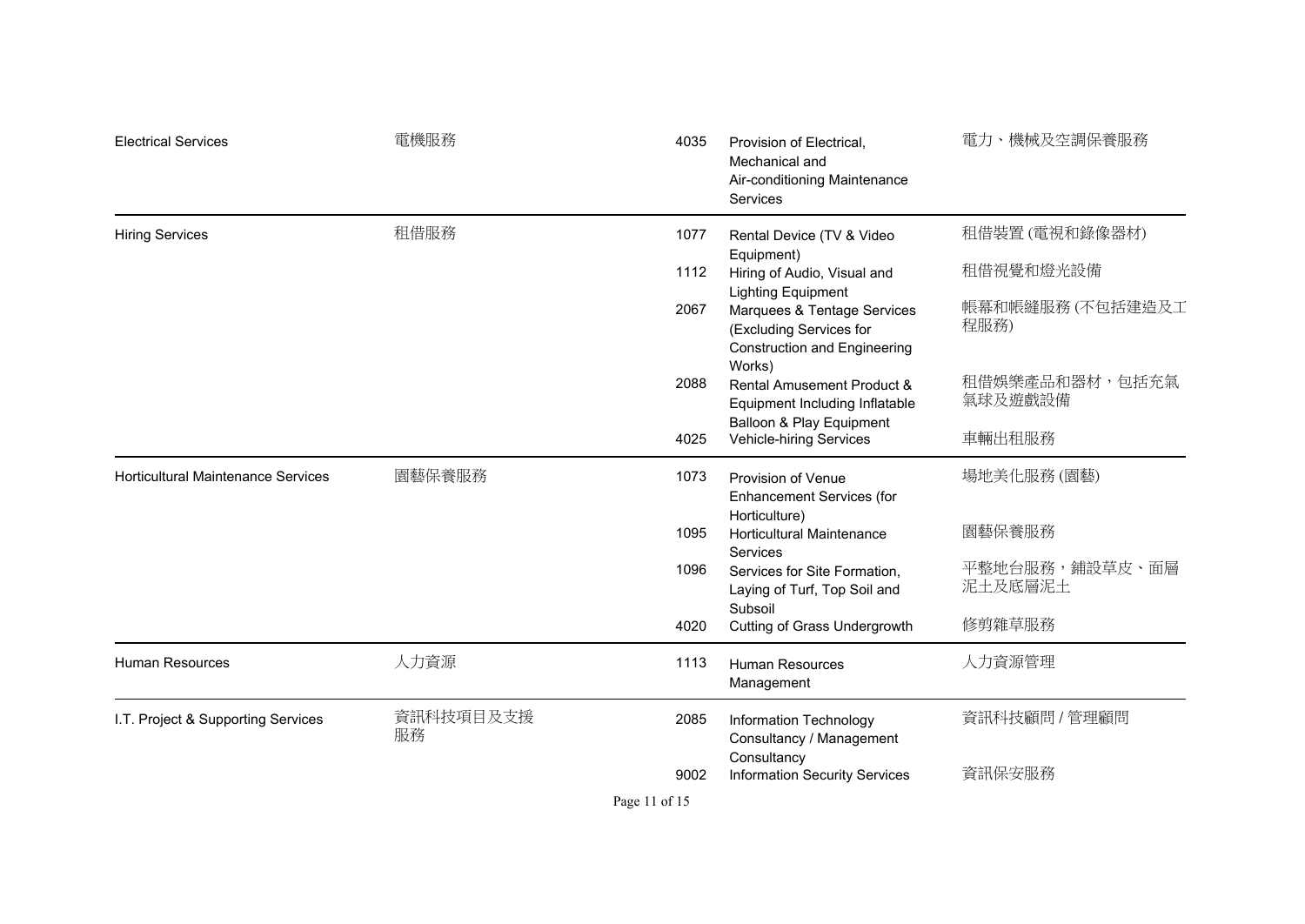|                                                                  |                 | 9003<br>9004<br>9005<br>9023 | IT System Development<br>Services<br><b>Smart Card Solution Services</b><br><b>Ticketing Services</b><br>Consumer Research (for IT<br>System Development)                                  | 資訊系統發展服務<br>智能卡解決方案服務<br>售票服務<br>市場調査(資訊科技系統)     |
|------------------------------------------------------------------|-----------------|------------------------------|--------------------------------------------------------------------------------------------------------------------------------------------------------------------------------------------|---------------------------------------------------|
| <b>Laundry Services</b>                                          | 洗衣服務            | 3025                         | <b>Laundering Services</b>                                                                                                                                                                 | 洗衣服務                                              |
| Maintenance & Repair of Playground<br>Equipment                  | 保養及維修遊樂場設<br>施  | 1044                         | Repair of Playground<br>Equipment (Steel & Wooden)<br>(Excluding Services for<br><b>Construction and Engineering</b><br>Works)                                                             | 維修遊樂場設施 (鋼和木製) (不包<br>括建造及工程服務)                   |
| Maintenance Services for I.T.<br>Equipment                       | 資訊科技設備之維修<br>服務 | 9007<br>9014<br>9015         | PC & Related Equipment<br>Maintenance<br>Network/Security Product and<br><b>Related Maintenance</b><br>Server/Storage Product and<br><b>Related Maintenance</b>                            | 電腦硬件維修服務<br>網絡及保安產品相關之維修服務<br>伺服器及儲存產品相關之維修服<br>務 |
| Maintenance Services for Vehicle                                 | 運載工具之維修服務       | 1099                         | The Provision of Motorized<br><b>Vessel Services</b>                                                                                                                                       | 機動船服務                                             |
| Maintenance/ Repair & Related<br>Services for Musical Instrument | 樂器保養 / 維修服務     | 1042<br>9045<br>9046         | Maintenance & Tuning of<br>Pianos<br>Maintenance/ Repair &<br><b>Related Services for Chinese</b><br>Instrument<br>Maintenance/ Repair &<br><b>Related Services for Wind</b><br>Instrument | 鋼琴保養及調音服務<br>中樂樂器保養 / 維修服務<br>管樂樂器保養 / 維修服務       |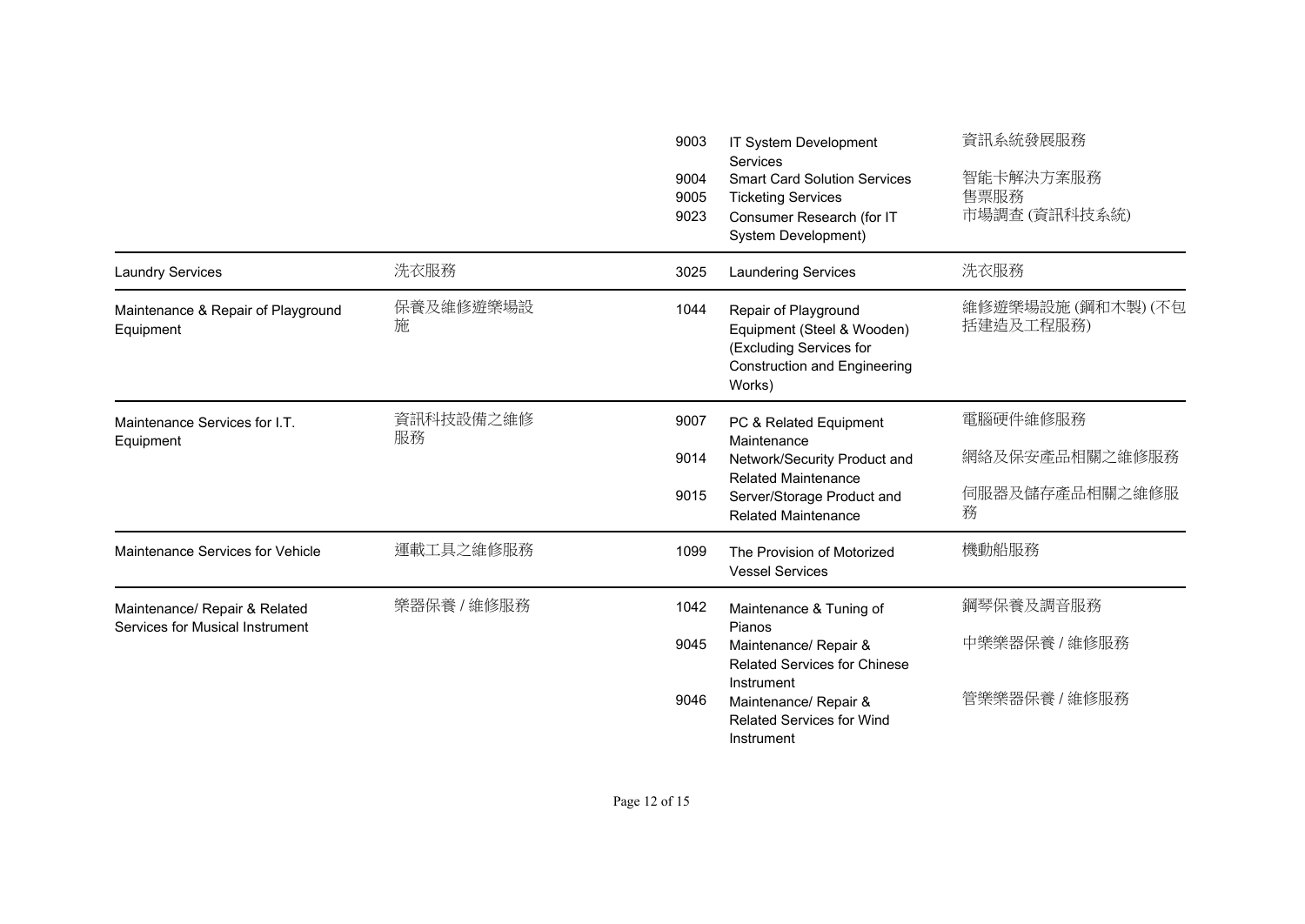| 9048                                       | Instrument<br>Maintenance/ Repair &<br><b>Related Services for Musical</b><br>Instrument (General) | 一般樂器保養 / 維修服務  |
|--------------------------------------------|----------------------------------------------------------------------------------------------------|----------------|
| 雜項(服務)<br>Miscellaneous (Services)<br>1036 | <b>Translation &amp; Sounding</b>                                                                  | 翻譯及擴音系統        |
|                                            | Reinforcement System                                                                               |                |
| 1043                                       | Repair of Furniture                                                                                | 傢俬維修           |
| 1048                                       | Insurance                                                                                          | 保險             |
| 1059                                       | Movable Container System                                                                           | 流動貨櫃系統<br>座位系統 |
| 1060<br>1081                               | Seating System                                                                                     | 膳食服務/專營權       |
| 1103                                       | Catering Service / Franchise                                                                       | 游泳池管理服務        |
|                                            | Swimming Pool Management<br>Services                                                               |                |
| 1108                                       | Provision & Inspection                                                                             | 提供和視察實驗室試驗服務   |
|                                            | <b>Laboratory Testing Services</b>                                                                 |                |
| 1114                                       | Translation / Interpretation                                                                       | 翻譯/傳譯服務        |
|                                            | Services                                                                                           |                |
| 1115                                       | <b>Pest Control Services</b>                                                                       | 防治蟲鼠服務         |
| 3026                                       | Making Up of Uniform                                                                               | 製造制服           |
| 4012                                       | Photographic / Arts                                                                                | 相片 / 藝術品複製服務   |
|                                            | <b>Reproduction Services</b>                                                                       |                |
| 4013                                       | Photo / Typesetting Services                                                                       | 照相排字服務         |
| 4014                                       | <b>Lamination Services</b>                                                                         | 封膠服務           |
| 4027                                       | Waste Paper Collection                                                                             | 廢紙回收服務         |
|                                            | Service                                                                                            |                |
| 9022                                       | Maintenance Services for                                                                           | 縮微膠卷及攝影器材維修服務  |
|                                            | Microfilming & Photographic                                                                        |                |
|                                            | Equipment                                                                                          |                |
| 9057                                       | Kiln-firing Services                                                                               | 燒窰服務           |
| 9060                                       | Film Preservation, Restoration<br>& related Services                                               | 影片保存,修復及相關服務   |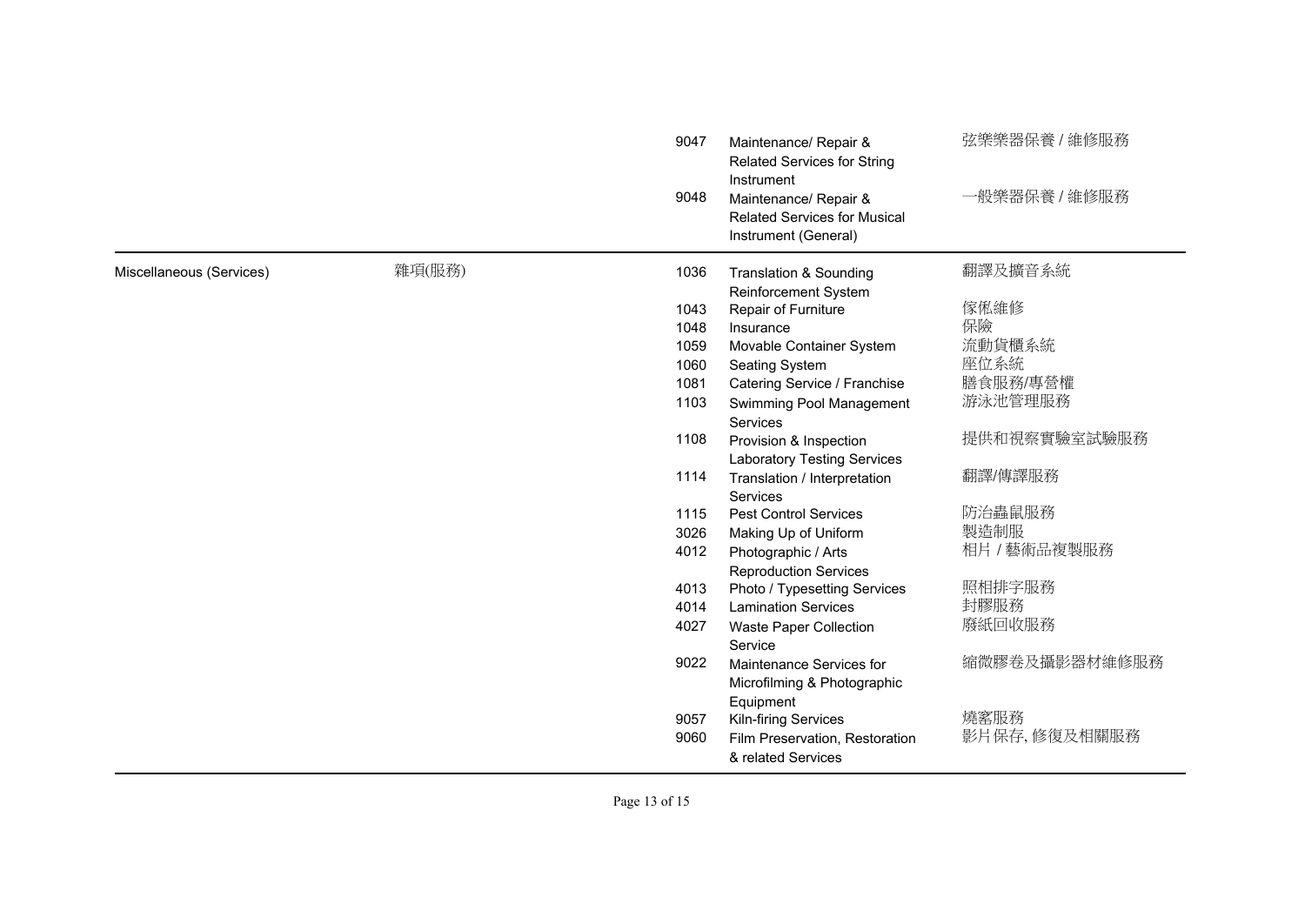| Printing                                   | 印刷        | 2087<br>3033<br>4011<br>4016 | Printing of Plastic Bags<br><b>Photocopying Service</b><br>Printing of Posters,<br>Catalogues, etc.<br>Printing Services (with ISOs)                                                                                                           | 印刷膠袋<br>影印服務<br>印刷(海報 / 目錄等)<br>印刷服務(該公司擁有ISO)                 |
|--------------------------------------------|-----------|------------------------------|------------------------------------------------------------------------------------------------------------------------------------------------------------------------------------------------------------------------------------------------|----------------------------------------------------------------|
| Programme Production & related<br>Services | 節目製作及相關服務 | 1076<br>2089<br>4026<br>9063 | Production of Films / Dubbing<br>of Films & Video<br>Programmes & Functions<br><b>Production Services</b><br>Stage Setting-up (Excluding<br>Services for Construction and<br>Engineering Works)<br>Pyrotechnics Effect and<br>related Services | 電影及錄像製作 /配音<br>節目和活動製作服務<br>舞台製作 (不包括建造及工程服<br>務)<br>煙火效果及相關服務 |
| <b>Property Management</b>                 | 物業管理      | 1110                         | <b>Property Management</b><br><b>Services</b>                                                                                                                                                                                                  | 物業管理服務                                                         |
| <b>Security Guard Services</b>             | 護衛服務      | 1047                         | <b>Security Services</b>                                                                                                                                                                                                                       | 保安服務                                                           |
| <b>Shark Prevention Nets Services</b>      | 防鯊網之相關服務  | 4034                         | Installation/Maintenance/Inspe<br>ction Services for Shark<br>Prevention Net (Excluding<br>Services for Construction &<br>Eng. Works)                                                                                                          | 防鯊網的安裝 / 維修 / 檢查服務<br>(不包括建造及工程服務)                             |
| Sound & Lighting Services                  | 音響及燈光服務   | 4036                         | Provision of Sound and<br><b>Lighting Services</b>                                                                                                                                                                                             | 音響和燈光服務                                                        |
| <b>Telecommunication Services</b>          | 電訊服務      | 9006                         | <b>Telecommunication Services</b>                                                                                                                                                                                                              | 電訊服務                                                           |
| <b>Training Services</b>                   | 培訓服務      | 9049                         | Occupational Safety & Health<br>Course - Dangerous Goods<br>Handling                                                                                                                                                                           | 職安健課程-危險品處理                                                    |